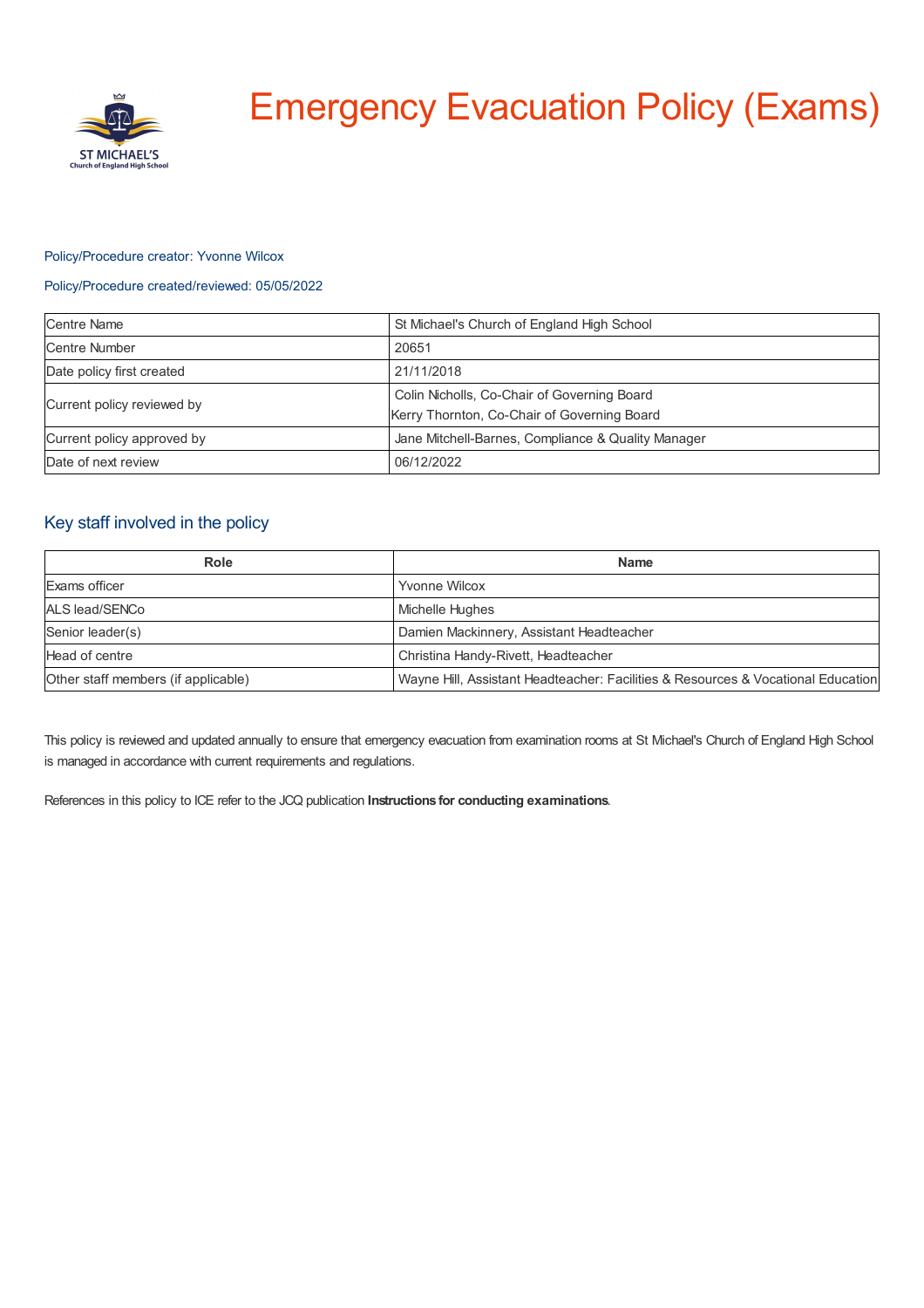## Introduction

An emergency evacuation is required where it is unsafe for candidates to remain in the examination room. This might include a fire, the fire alarm sounding to warn of fire, bomb alert or other serious threat.

In exceptional situations, where candidates might be severely disadvantaged or distressed by remaining in the room, the emergency evacuation procedure may also need to be followed. This might include situations where there is severe disruption in the examination room, serious illness of a candidate or invigilator or similarly serious incidents.

- As each incident may be different, advice will be sought (if applicable) from the relevant awarding body as soon as it is safe to do so, particularly where there is concern about the security of the examination(s) (ICE 25.4)
- Where candidates are unable to return to the building to complete the examination, the relevant awarding body will be contacted immediately for advice. The awarding bodies have procedures in place to ensure that candidates are not disadvantaged where they are unable to complete the examination due to circumstances beyond their control (ICE 24.5)

# Purpose of the policy

The purpose of this policy is to confirm the arrangements at St Michael's Church of England High School for dealing with an emergency evacuation of an examination room by defining staff roles and responsibilities and confirming the emergency evacuation procedure.

This policy ensures compliance with JCQ regulations (ICE 25.2) which state that centres must have a written policy for dealing with emergency evacuation of the examination room which is subject to inspection by the JCQ Centre Inspection Service.

## 1. Emergency evacuation procedure

#### **Actions taken in the event of an emergency evacuation of the examination room**

At St Michael's Church of England High School, the following actions (in accordance with ICE 25.3) are taken if an examination room has to be evacuated:

- Candidates are instructed to stop writing
- The attendance register is collected (in order to ensure all candidates are present)
- The examination room is evacuated in line with the instructions given by the appropriate authority
- Candidates are instructed to leave all question papers and scripts in the examination room. Candidates are advised to close their answer booklet(s)
- Candidates are instructed to leave the room in silence
- Candidates are supervised as closely as possible while they are out of the examination room to make sure there is no discussion about the examination
- The time of the interruption is noted and how long it lasted
- Candidates are allowed the remainder of the working time set for the examination once it resumes
- If there are only a few candidates, the possibility is considered of taking the candidates (with question papers and scripts collected by the invigilator) to another place to finish the examination
- A full report is made of the incident and of the actions taken, and sent to the relevant awarding body

#### Additional actions taken:

In the event of a fire alarm, invigilators are trained to stop the candidates from writing, collect the attendance register (in order to ensure all candidates are present), advise candidates to leave all question papers and scripts in the examination room and evacuate the examination room in line with the instructions given by the appropriate authority.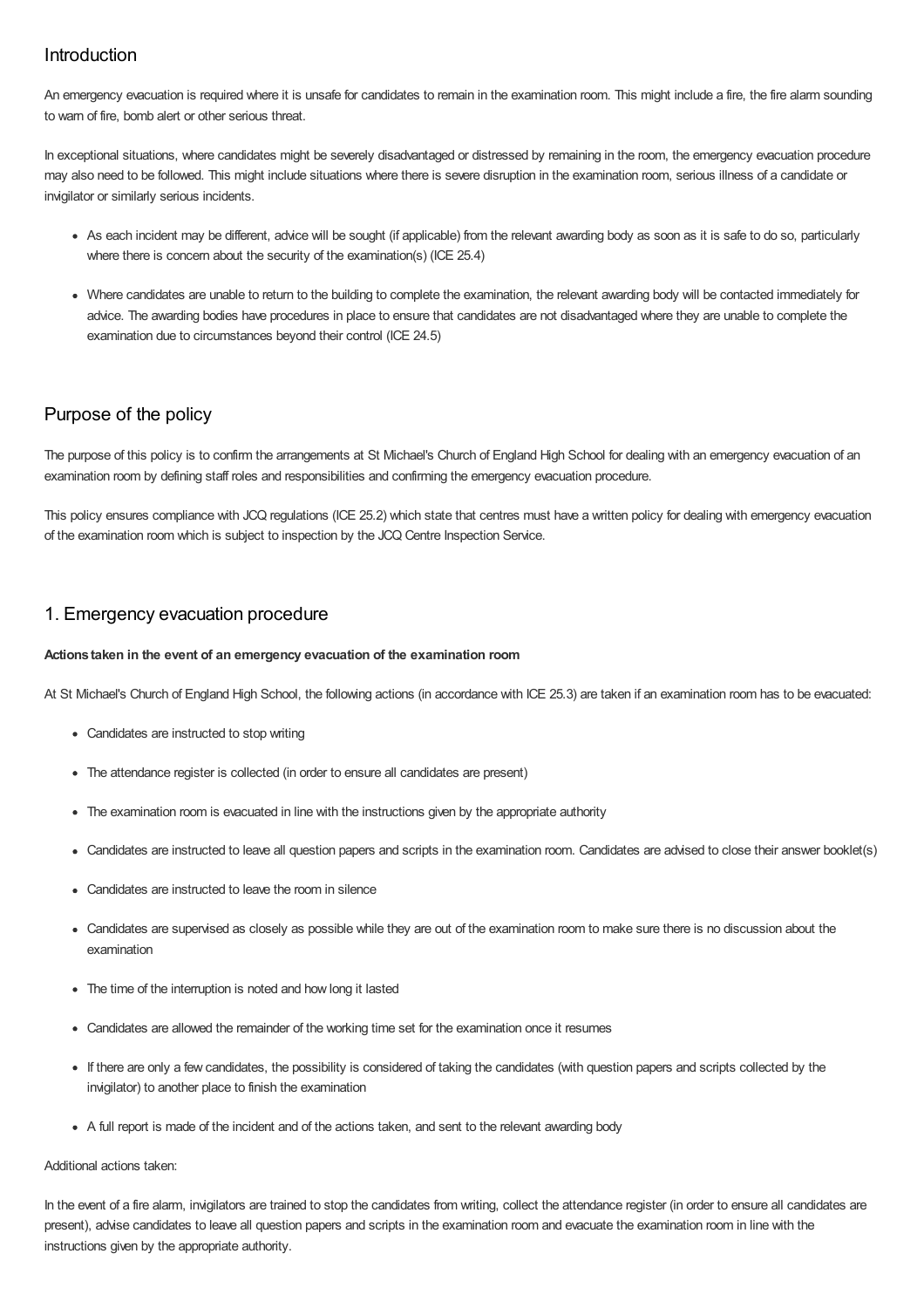- When/if allowed to return to the examination room, invigilators allow candidates time to settle down, reminding them they are still under formal examination conditions and that they must not open their answer booklets until instructed to do so
- Invigilators announce clearly to candidates when they may begin and how much time they have (the examination will formally restart at this point)
- Invigilators record the time the examination(s) restarted and amend the displayed finishing time(s) for all candidates to see
- Invigilators are trained to record as much detail on the exam room incident log when able to do so (ensuring candidates are continually supervised and giving complete attention to this duty at all times) and to ensure the exams officer is fully briefed at the end of the examination(s) to enable a full report to be submitted to the awarding body/bodies
- Where not allowed to return to the examination room, or the decision is made by the appropriate authority that the examination(s) cannot be resumed, the centre's Exam Contingency Plan will be invoked and invigilators/candidates briefed accordingly at the time

Further actions taken:

• not applicable

## 2. Roles and Responsibilities

#### **The role of the head of centre**

- Ensure that the emergency evacuation policy for examinations is fit for purpose and complies with relevant health and safety regulation
- Ensure that any instructions from relevant local or national agencies are referenced and followed where applicable, including information from the National Counter Terrorism Security Office on the **Procedures for handling bomb threats** (ICE 25.1)

#### Other responsibilities:

Where safe to do so, ensure that candidates are given the opportunity to sit exams for their published duration.

#### **The role of the senior leader**

Where responsible for the centre-wide emergency evacuation procedure, ensure that all staff and appointed fire marshals are aware of the policy and procedures to be followed when an emergency evacuation of an examination room is required

Other responsibilities:

#### • not applicable

#### **The role of the Additional learning support (ALS) lead/Special educational needs coordinator (SENCo)**

- Ensure that appropriate arrangements are in place for the emergency evacuation of a disabled candidate from an examination room where different procedures or assistance may need to be provided for the candidate
- Ensure that the candidate is informed prior to taking their examinations of what will happen in the event of an emergency evacuation

Other responsibilities:

#### • not applicable

#### **The role of the examsoffice/officer**

- Ensure that invigilators are trained in emergency evacuation procedures and how an incident and actions taken must be recorded
- Ensure that candidates are briefed prior to examinations taking place, on what will happen in the event of an emergency in the examination room
- Provide invigilators with a copy of the emergency evacuation procedure in every room